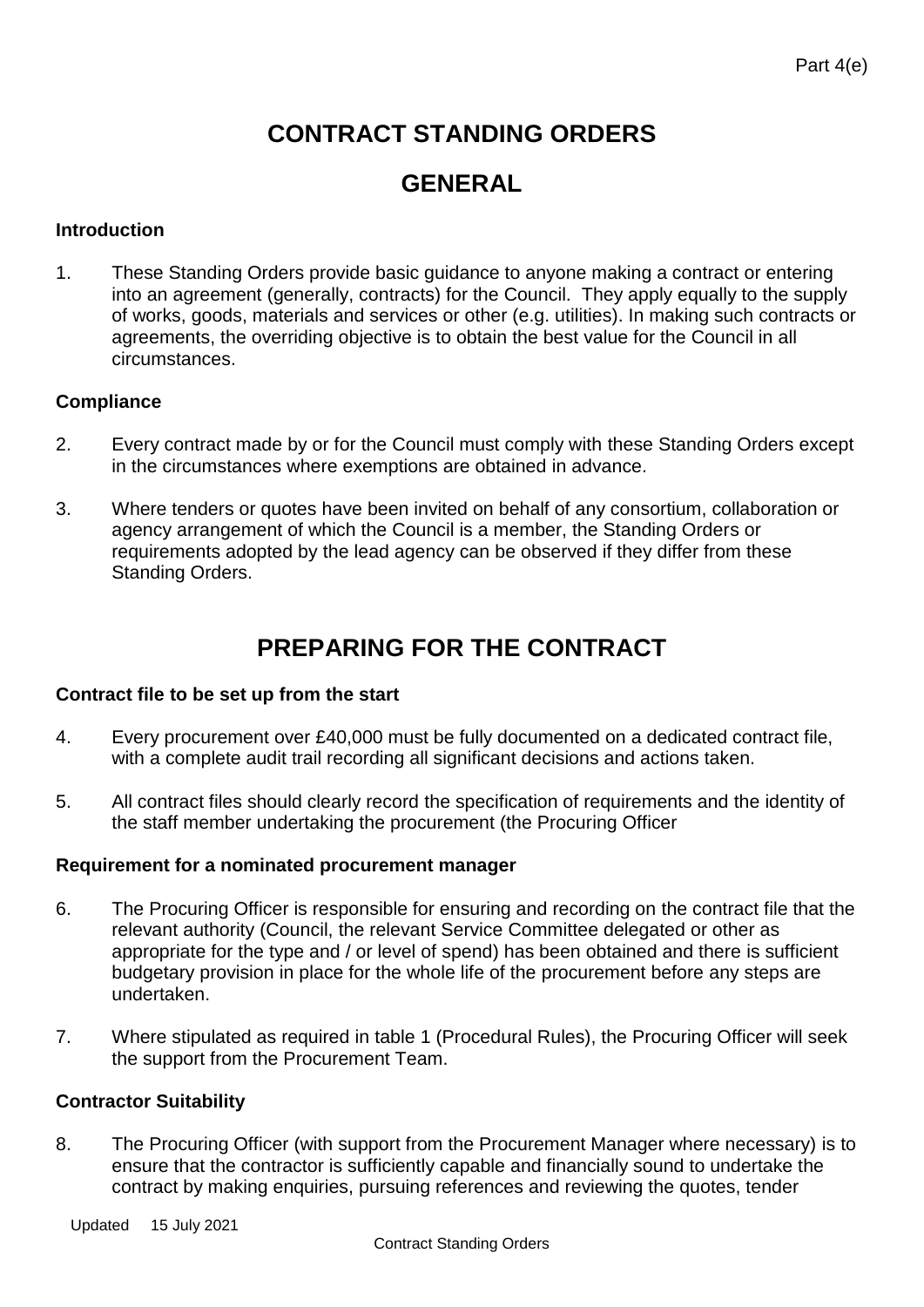proposals/method statements as appropriate, during the procurement process. The Procuring Officer is also required to ensure that the contractor has appropriate health and safety policies and procedures in place (as appropriate).

- 9. The Procurement Manager will advise on the most appropriate procurement route, taking into account relevant factors such as the legal requirement to advertise (depending on the value); the works, goods or services required; the prevailing market conditions, etc.
- 10. The Procurement Manager will assist the Procuring Officer in developing compliant tender documents which optimise the achievement of value for money.

# **Specification and Selection Criteria**

- 11. A specification and selection criteria **must** be prepared in advance of tenders or quotations being sought. For lower value procurements, the lowest price may be used as the main selection criterion; however, whole life value for money will also need to be taken into consideration. For larger value procurements, and in particular those which are covered, by virtue of their value, by the Public Contracts Regulations 2015 (as amended), an appropriate split of quality and commercial factors must be used as the selection criteria. Both the specification and the selection criteria must be recorded on the contract file and be used to evaluate tenders/quotations received.
- 12. If a potential contractor requires information not provided in the specification, such additional information must also be provided to all other bidders, to ensure the equal treatment of all potential contractors.
- 13. In preparing the specification and selection criteria, the Procuring Officer should consider the opportunities to deliver additional Social Value which the procurement may offer. The Procurement Team will advise on the suitable requirements to be included, relative to the size, type and value of the procurement.

## **Procurement Board**

14. The role of the Procurement Board is to take a strategic approach to the Council's procurement. All contracts likely to exceed £40,000 (other than urgent contracts) should be notified at the planning stage to the Chief Finance Officer. The Procurement Manager will maintain a forward plan of contracts to advise Procurement Board and the appropriate Service Committee where required, on relevant procurement matters.

#### **Electronic Procurement**

15. All procurement opportunities likely to exceed £40,000 should be advertised through the Council's electronic procurement system (In-tend).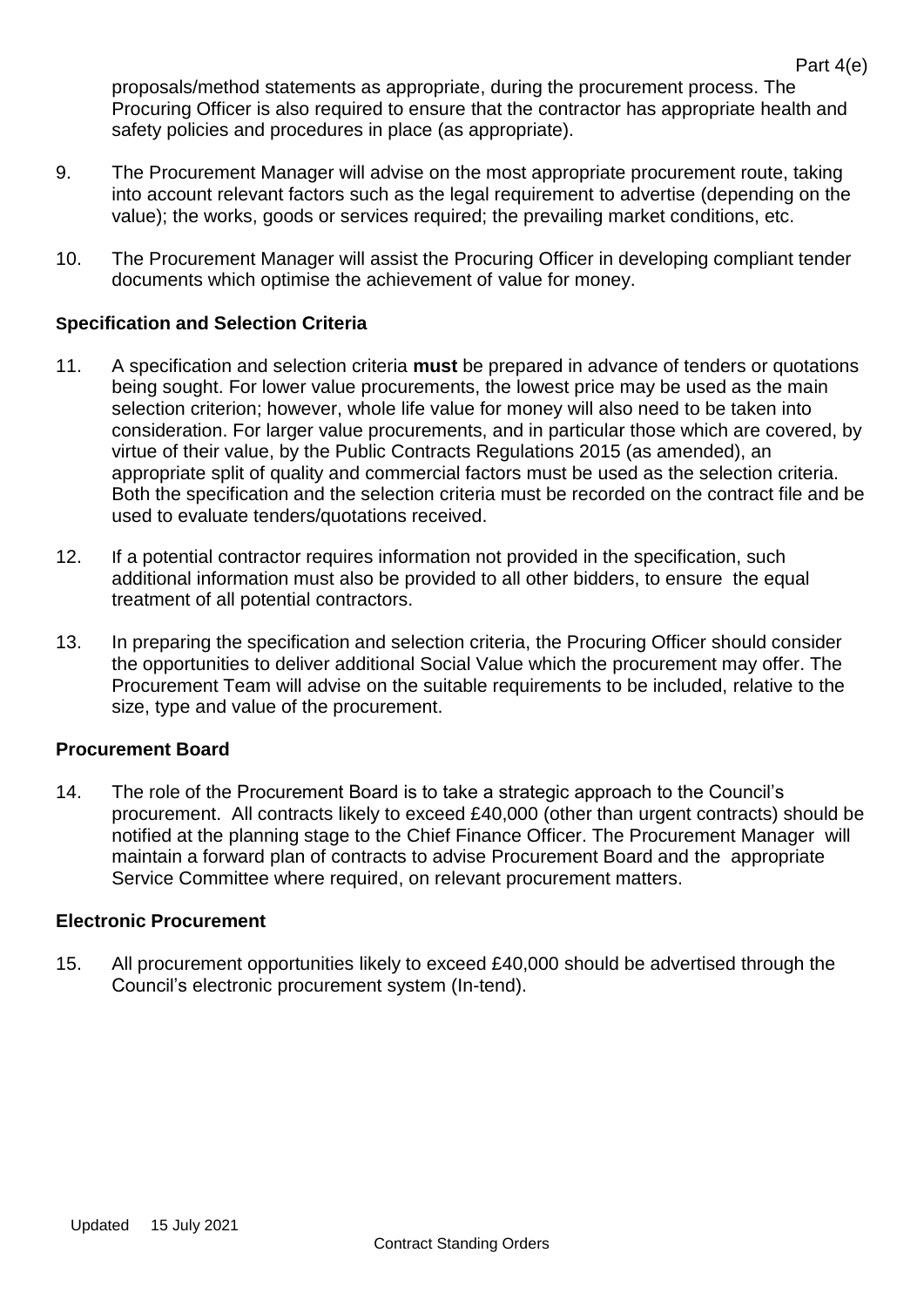# **PROCEDURAL STEPS OF THE PROCUREMENT**

## **Estimated Value of Contracts**

- 16. An estimated value must be prepared and documented for every contract immediately before starting the procurement process to confirm there is adequate budget provision, and to determine the appropriate procurement process to follow.
- 17. For contracts which continue over a number of years, the estimated value of the contract shall be taken to be the annual value multiplied by the life (number of years) of the contract to allow the Procurement Manager to assess whether the procurement falls under the Public Contracts Regulations.
- 18. For concession contracts (contracts for which the Council does not pay the provider for any works, goods or services but the contractor receives consideration in other ways, e.g. rights, property or land granted by the Council), the contract value will be based upon the anticipated income which the contractor is likely to receive from any source pursuant to such contract.

# **Division of Contracts**

19. Large scale or high value procurements must not be broken down into smaller units for the purpose of creating lower value contracts unless there are sound operational or management reasons for doing so. Any such action must be authorised by the Chief Finance Officer in writing with the reasons recorded on the contract file. The avoidance of any provision of these Standing Orders is not an acceptable reason for such action.

## **Special Requirements**

- 20. All contracts must comply with the Public Contract Regulations. Where there is a conflict between these Standing Orders and any statutory provision, the law must prevail. Advice on the tender process and form of contract should be taken from the Procurement Team and Legal Services **at the start** of any procurement project.
- 21. The procedures outlined below by contract value are the minimum. It is important to remember that we are trying to get the best value for the residents of Spelthorne. Consequently, where better value for the Council might be achieved by seeking more tenders or quotations this should be done. The figures outlined in this document are exclusive of VAT.

# **Contract Standing Orders Procedural Rules**

22. The Procuring Officer and / or Procurement Manager as appropriate must ensure that the procurement procedurally complies with Table 1 below.

## **Framework Agreements**

- 23. Procuring Officers wishing to let a Framework Agreement must consult with the Procurement Manager for support in doing so.
- 24. Where the Council has set up Framework Agreements for a particular service, the use of these should be maximised, and in accordance with the stated call-off arrangements.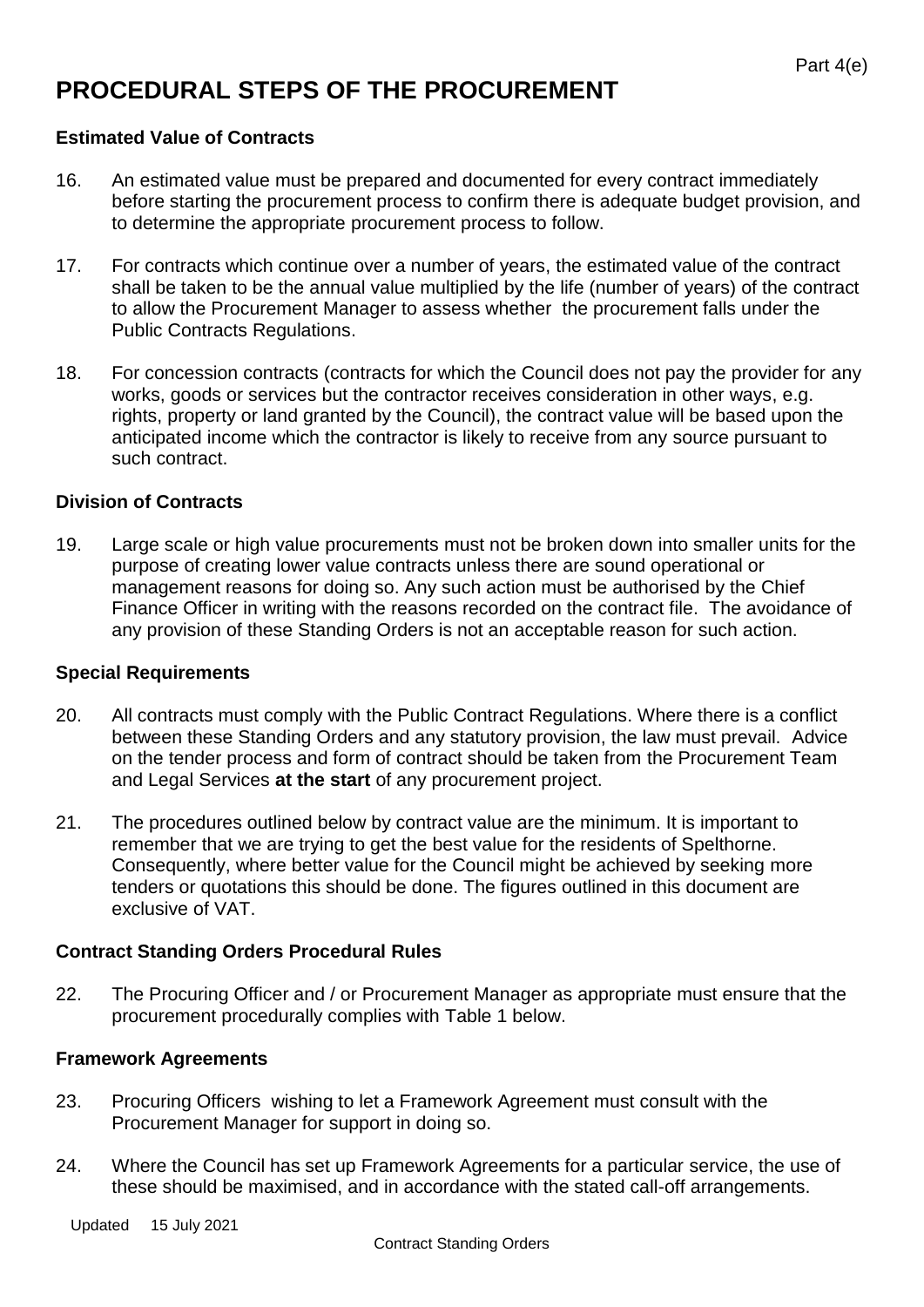25. Procurement Managers may purchase works, goods or services from an appropriate external Framework Agreements subject to (i) the agreement of the Chief Finance Officer that the call-off represents good value for money and (ii) the agreement of the Procurement Manager that the proposed Framework Agreement has been procured appropriately, and by following the procedure stated in the Procedural Rules.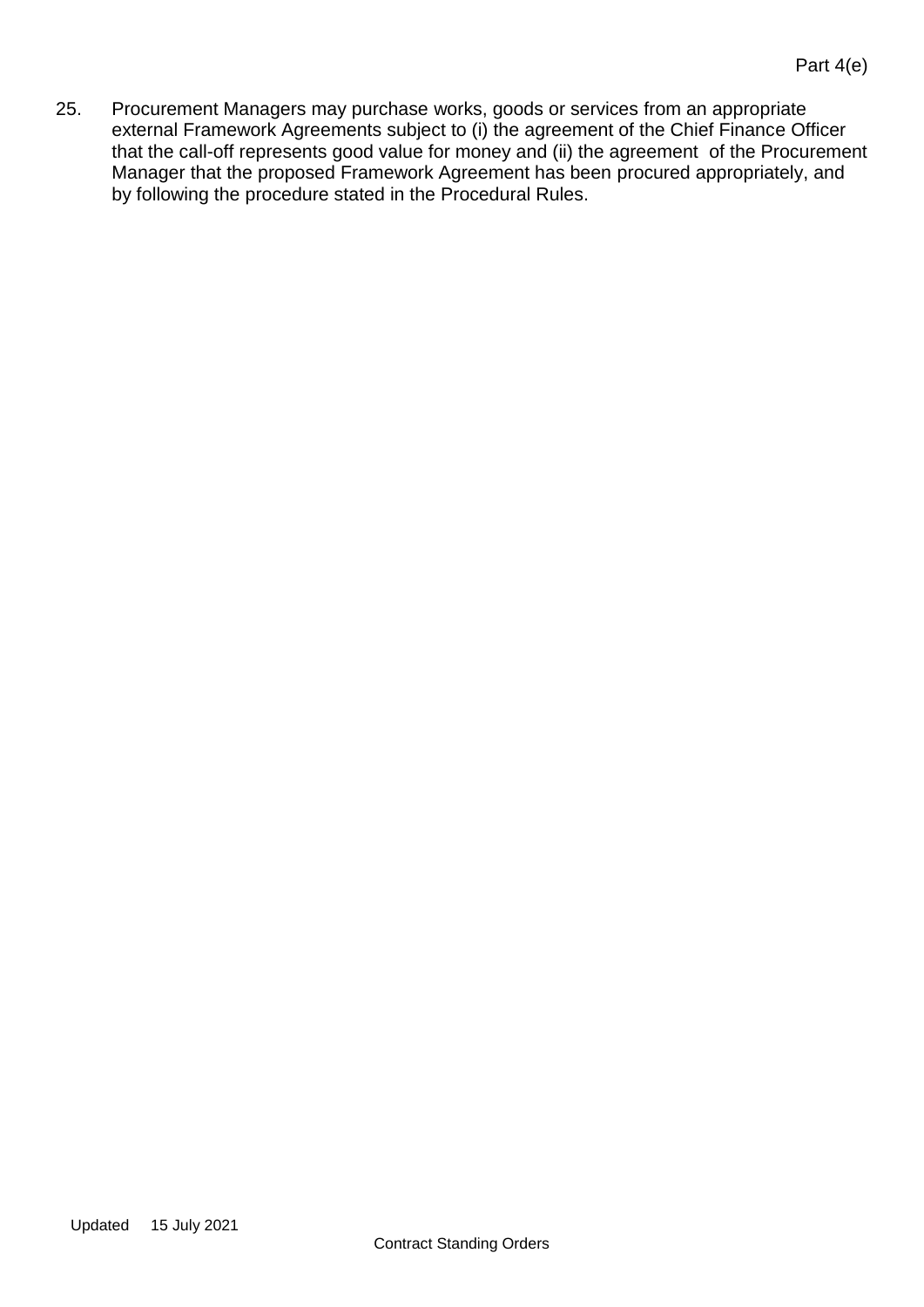# **TABLE 1 CONTRACT STANDING ORDERS PROCEDURAL RULES**

| <b>Whole Life</b><br>Contract<br>Value | Level of<br>Authority to<br>Proceed<br>required                     | Support<br>Required<br>from<br>Procurement<br>Team?              | <b>Procurement Process</b>                                                                     |                                                                                                                                                                                                                                                                                                                                                                     |                                                                                   |                         |                                    |                                                                                                         |
|----------------------------------------|---------------------------------------------------------------------|------------------------------------------------------------------|------------------------------------------------------------------------------------------------|---------------------------------------------------------------------------------------------------------------------------------------------------------------------------------------------------------------------------------------------------------------------------------------------------------------------------------------------------------------------|-----------------------------------------------------------------------------------|-------------------------|------------------------------------|---------------------------------------------------------------------------------------------------------|
|                                        |                                                                     |                                                                  | Advertising<br>the<br>Opportunity                                                              | Approach to<br><b>Market</b>                                                                                                                                                                                                                                                                                                                                        | <b>Testing Market</b><br><b>Capability</b>                                        | Evaluation<br>by        | Approval to<br>Award<br>Contract   | Contract<br>Required?                                                                                   |
| Under<br>£5000                         | <b>Budget Holder</b>                                                | <b>No</b>                                                        | Opportunity<br>does not<br>need to be<br>advertised.                                           | Local <sup>1</sup> suppliers<br>must be sought.<br>If no Local<br>supplier can be<br>found, then<br>Regional <sup>2</sup><br>suppliers should<br>be sought. If the<br>selected supplier<br>is not Local or<br>Regional then<br>approval to<br>proceed must be<br>sought from<br>Group Head, and<br>the variation must<br>be added to the<br><b>Exemption Report</b> | Selected<br>supplier(s)<br>confirms price<br>in writing /<br>email in<br>advance. | <b>Budget</b><br>Holder | No further<br>approval<br>required | No.<br>Invoices<br>and quotes<br>to be<br>retained in<br>accordance<br>with the<br>retention<br>policy. |
| £5,000 -<br>£40,000                    | Procurement<br><b>Business Case</b><br>is approved by<br>Group Head | No, except<br>where the<br>opportunity<br>is to be<br>advertised | Advertising<br>of the<br>opportunity<br>is not<br>required but<br>if the value<br>is over £25k | Requirement<br>communicated to<br>supplier(s) and<br>confirmed in<br>writing                                                                                                                                                                                                                                                                                        | A minimum of<br>three written<br>quotes to be<br>obtained and<br>retained on file | <b>Budget</b><br>Holder | Group<br>Head                      | Yes.<br>Support<br>from Legal<br><b>Services</b><br>required.                                           |

<sup>&</sup>lt;sup>1</sup> Local is defined as within the Borough of Spelthorne.

 $\overline{a}$ 

<sup>&</sup>lt;sup>2</sup> Regional is defined as in the wider county of Surrey.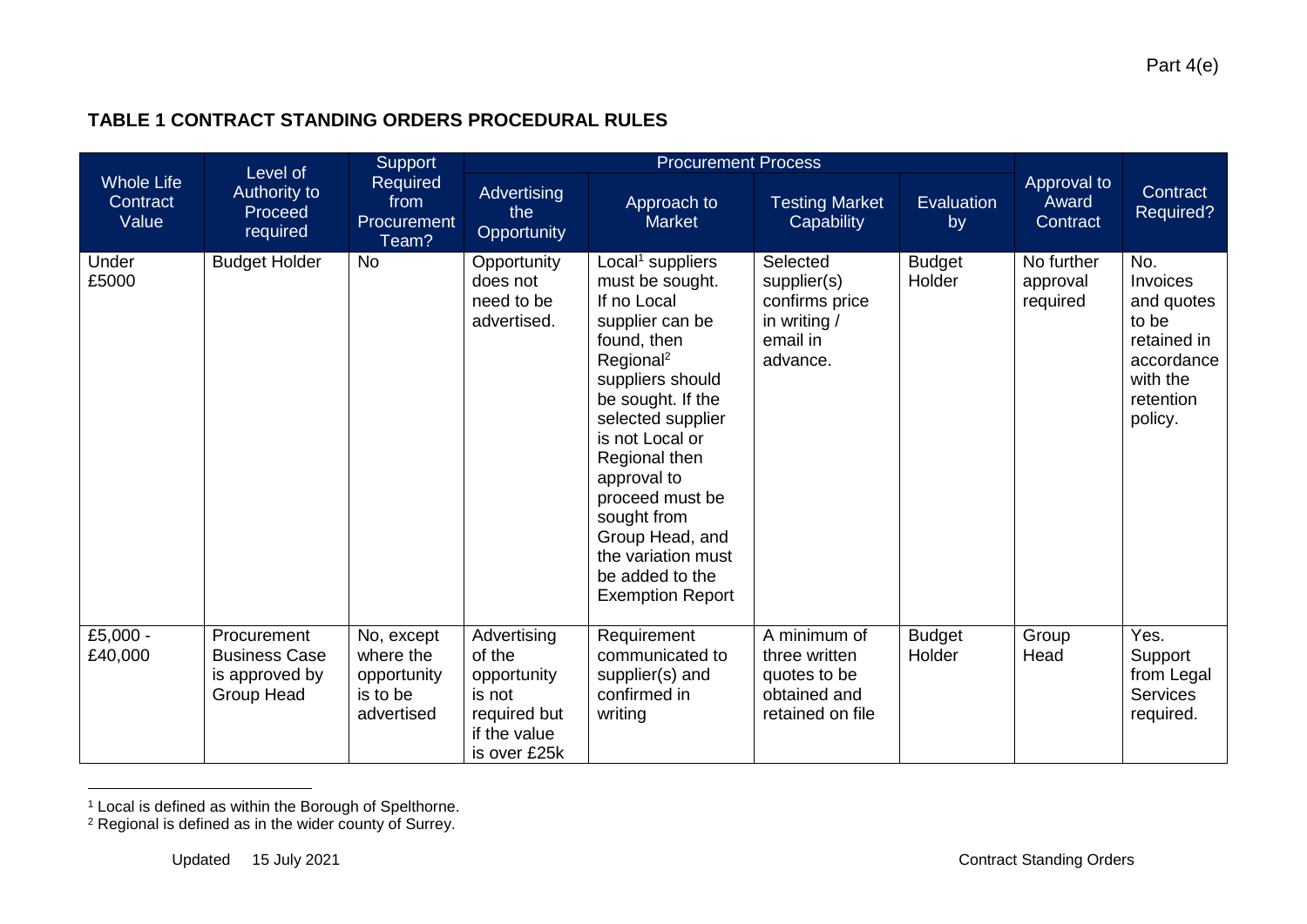#### and *is*  advertised, it must also be placed on Find a Tender **Services** (FTS) £40,000 $-$ PCR 2015 threshold Procurement Business Case and **Procurement** process must be approved by Group Head & MAT Yes. Project needs to be discussed at **Procurement** Board and put on **Procurement** Project Plan. **Contract** advertised on e-sourcing portal and on Find a Tender **Services** (FTS). Specification with required outcomes and outputs in Request for Quote  $(RFO)$ . A minimum of three suppliers to be invited to tender, with full tender process Project Lead with **Procurement** Deputy Chief Exec or Service **Committee** (where the requirement is strategic / critical) Yes. **Support** from Legal **Services** required. **Contract** made under seal if over £100,000) Over PCR 2015 threshold<sup>3</sup> **Procurement** Business Case and **Procurement** process approved by Group Head, MAT and appropriate **Service** Committee. Project must be on the Forward Plan. Yes. Project needs to be discussed at **Procurement** Board and put on **Procurement** Project Plan. **Opportunity** must be advertised with a **Contract** Notice in Find a Tender **Services** (FTS) via the e-sourcing portal. **Detailed** Specification with required outcomes, outputs and performance indicators in Invitation to Tender  $(ITT)$ . Carried out in accordance with Public Contracts **Regulations** route selected<sup>4</sup> Project Lead (and /or subject matter experts) with Procurement **Service Committee** Yes. Support from Legal Services is required. **Contract** made under seal.

 $\overline{a}$ 

<sup>&</sup>lt;sup>3</sup> The Public Contracts Regulations threshold changes in January every two years (even years)

<sup>4</sup> Discuss with Procurement the most appropriate procurement process to be followed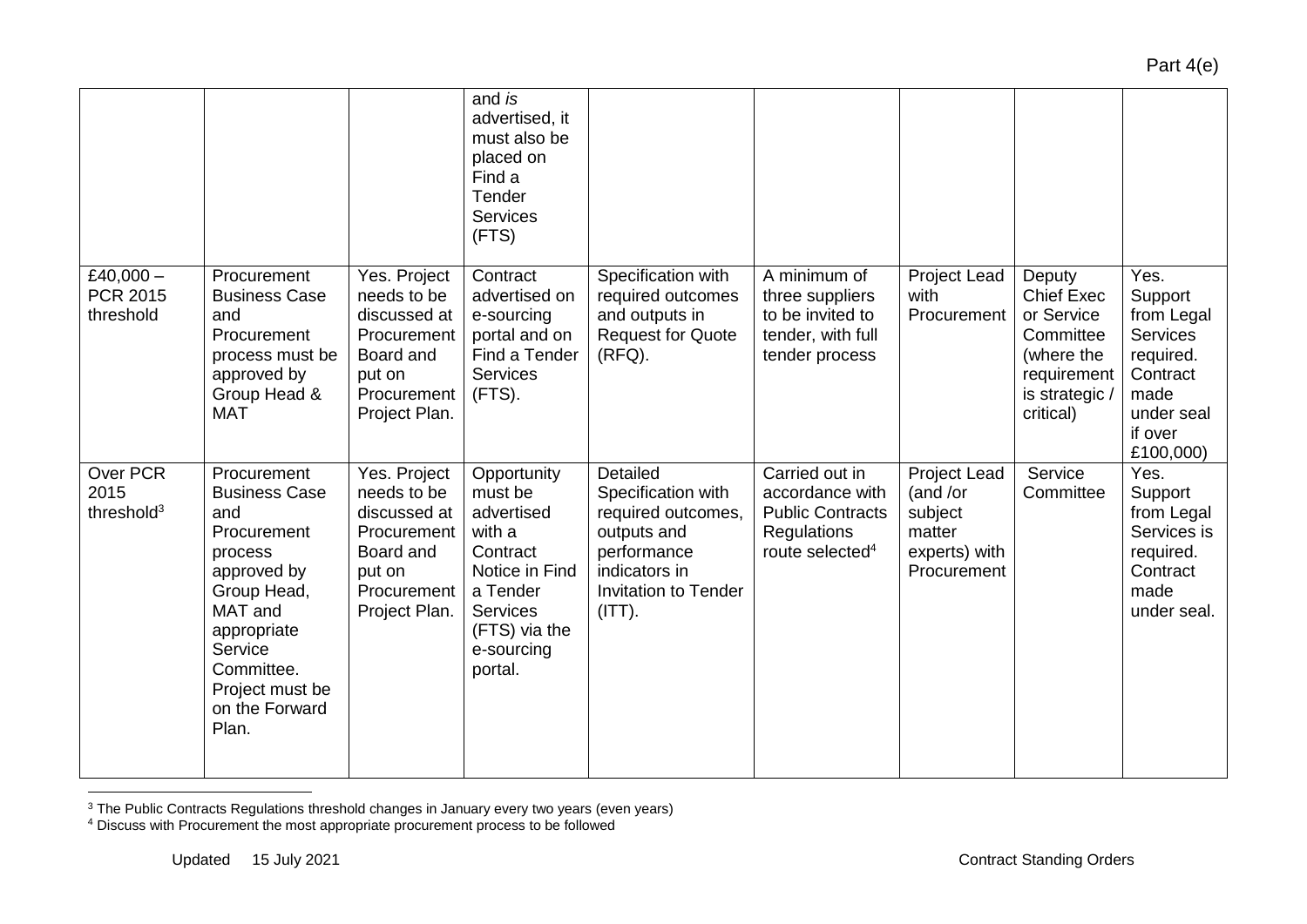| Procurement<br>from an<br>internal<br>Spelthorne<br>Framework<br>Agreement | Direct award or<br>mini-competition<br>in accordance<br>with the<br>requirements of<br>the framework<br>agreement.                                    | Yes, where<br>value<br>exceeds<br>£40,000.<br>Project<br>needs to be<br>discussed at<br>Procurement<br>Board and<br>put on<br>Procurement<br>Project Plan. | <b>No</b> | Detailed<br>Specification, with<br>required outcomes,<br>outputs and<br>performance<br>indicators in Direct<br>Award or Mini-<br>Competition<br>document | As required by<br>the Framework<br>conditions | Project Lead<br>with<br>Procurement | In<br>accordance<br>with the<br>expected<br>value as<br>above  | Yes.<br>Support<br>from Legal<br>Services is<br>required.<br>Contract<br>made<br>under seal<br>where<br>above<br>£100,000). |
|----------------------------------------------------------------------------|-------------------------------------------------------------------------------------------------------------------------------------------------------|------------------------------------------------------------------------------------------------------------------------------------------------------------|-----------|----------------------------------------------------------------------------------------------------------------------------------------------------------|-----------------------------------------------|-------------------------------------|----------------------------------------------------------------|-----------------------------------------------------------------------------------------------------------------------------|
| Procurement<br>from an<br>external<br>Framework<br>Agreement               | In accordance<br>with the<br>expected value<br>of the project as<br>above and<br>complying with<br>the requirements<br>of the framework<br>agreement. | Yes, where<br>value<br>exceeds<br>£40,000.<br>Project<br>needs to be<br>discussed at<br>Procurement<br>Board and<br>put on<br>Procurement<br>Project Plan. | <b>No</b> | Detailed<br>Specification, with<br>required outcomes,<br>outputs and<br>performance<br>indicators in Direct<br>Award or Mini-<br>Competition<br>document | As required by<br>the Framework<br>conditions | Project Lead<br>with<br>Procurement | In.<br>accordance<br>with the<br>expected<br>value as<br>above | Yes.<br>Support<br>from Legal<br>Services is<br>required.<br>Contract<br>made<br>under seal<br>where<br>above<br>£100,000). |
| Variations to<br>a Contract<br>over<br>£100,000                            | Service<br>Committee                                                                                                                                  | Yes                                                                                                                                                        | N/A       | N/A                                                                                                                                                      | N/A                                           | N/A                                 | N/A                                                            | Contract<br>variations<br>to be<br>recorded<br>on the<br>contract file                                                      |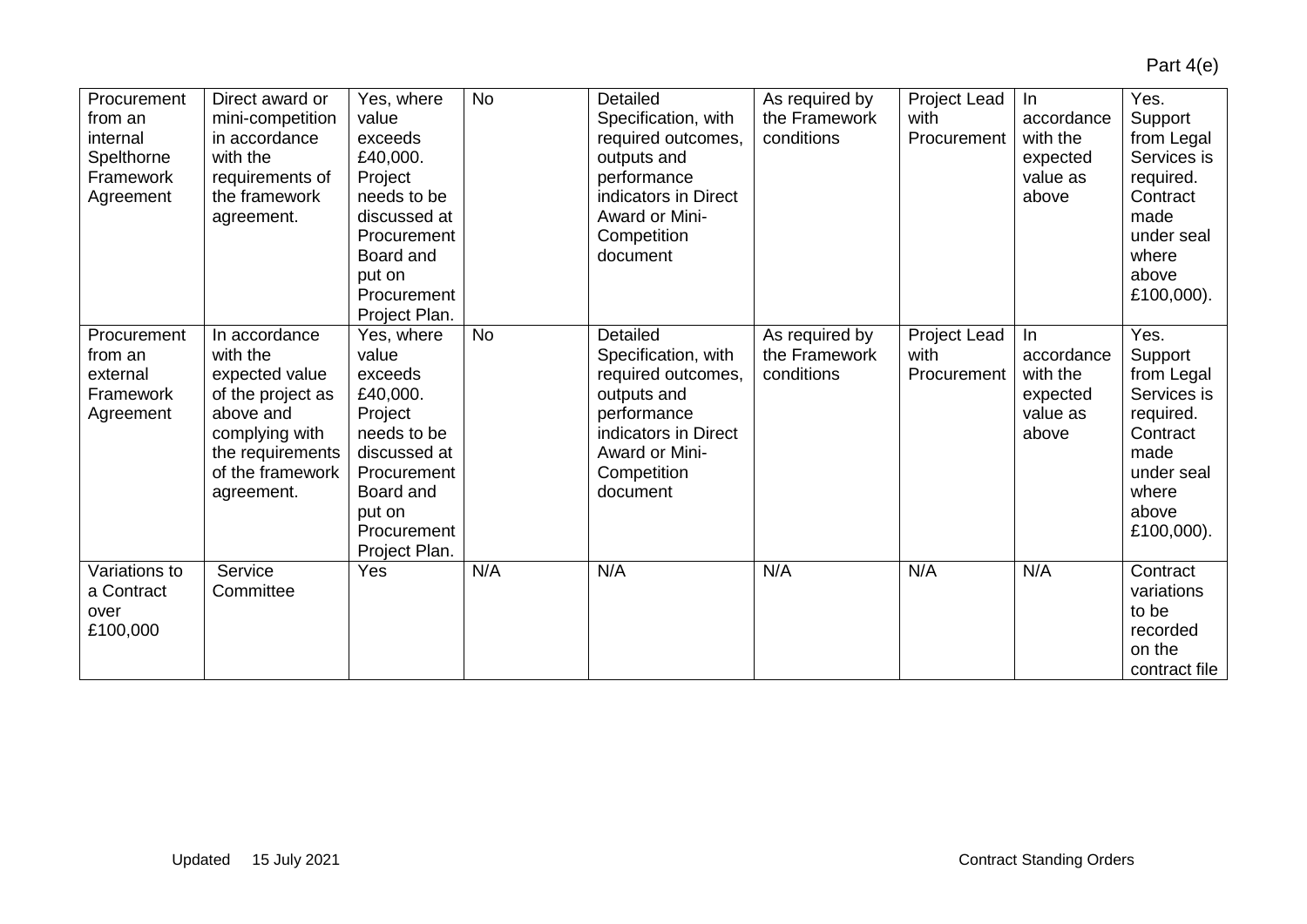# **Tendering and Quotation handling procedure**

- 26. All written quotations or tenders, where required, should be received electronically, either via email or via the e-tendering portal.
- 27. Contracts estimated to be worth £40,000 or over must be tendered electronically (either via the Procurement mailbox or e-tendering portal) with support from the Procurement Team.

# **Errors and clarifications of tenders**

28. Where examination of tenders reveals errors or discrepancies which would affect the tender figure in an otherwise successful tender, the tenderer should be given details and an opportunity to confirm, withdraw or amend his tender to correct genuine errors. The confirmed or amended tender will then be evaluated accordingly.

# **Post tender negotiations**

29. The Procuring Officer should take advice from the Procurement Manager regarding the appropriateness of any post-tender negotiations. No negotiations (as permitted by the Public Contracts Regulations) may be entered into with any tenderers submitting tenders or quotations unless the Chief Finance Officer considers it necessary to obtain best value for the Council, to accommodate unforeseen changes in the specification, or for any other reason the Chief Finance Officer considers is appropriate. In this event, details of the negotiations must be recorded in writing and must be conducted in accordance with the Public Contracts Regulations. The reasons for entering into post tender negotiations must be recorded on the contract file.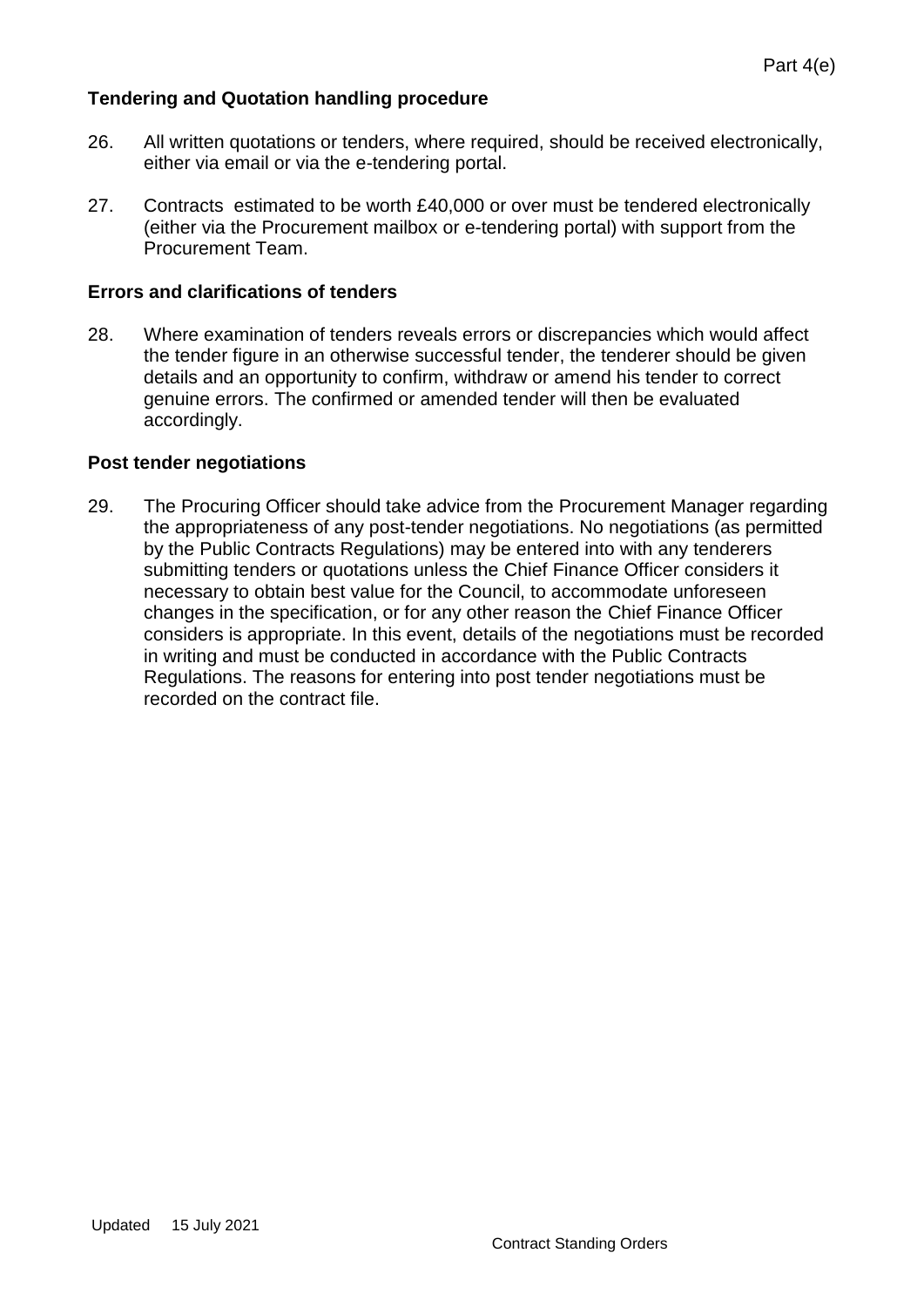# **CONTENT OF CONTRACTS**

# **Form of Contracts**

- 30. Every contract over £20,000 must be in writing, in a form approved by the Group Head of Corporate Governance. All contracts of £40,000 and over in value (other than for vehicle purchase) must be in writing and over £100,000 must be under seal.32
- 31. For contracts over £20,000 where the Council may be obliged to contract on the standard terms and conditions of another organisation, the following minimum requirements must be adhered to:
	- (a) a specification of services required should be produced and sent to the contractor. This is required in all cases where the Council procures goods and services together. It is not required where the Council only procures goods.
	- (b) a copy of the applicable standard terms and conditions should be retained on the contract file.
	- (c) an appropriate letter or other document should be agreed with the contractor which refers to the Council's specification of services required and confirms the terms and conditions on which the supply is to made.

## **Public liability insurance and professional indemnity insurance**

- 32. The Procuring Officer must consider the Council's need for appropriate indemnities backed by insurance. In the case of a contract for works or services, the contract must require the contractor to carry public liability insurance to a minimum of £5,000,000, unless otherwise agreed by the Chief Finance Officer.
- 33. In the case of a contract for professional services, the contract must require the contractor to carry professional indemnity insurance to a minimum of £5,000,000, unless otherwise agreed by the Chief Finance Officer.

# **Assignment of Contracts**

34. Assignment or under letting of contracts is not to be permitted except with the prior consent of the Chief Finance Officer, and then only where the Chief Finance Officer is satisfied that an effective vetting procedure of assignees or subcontractors has been implemented.

## **Liquidated Damages**

35. The Procuring Officer, with support from the Procurement Team, must consider whether the contract should provide for the contractor to pay liquidated damages on failure to complete the contract by the specified completion date. Where considered appropriate by the Group Head of Corporate Governance, the contract must require the contractor to pay damages for any breach of the terms of the contract. Advice on liquidated damages should be taken from Legal Services at an early stage in the procurement project.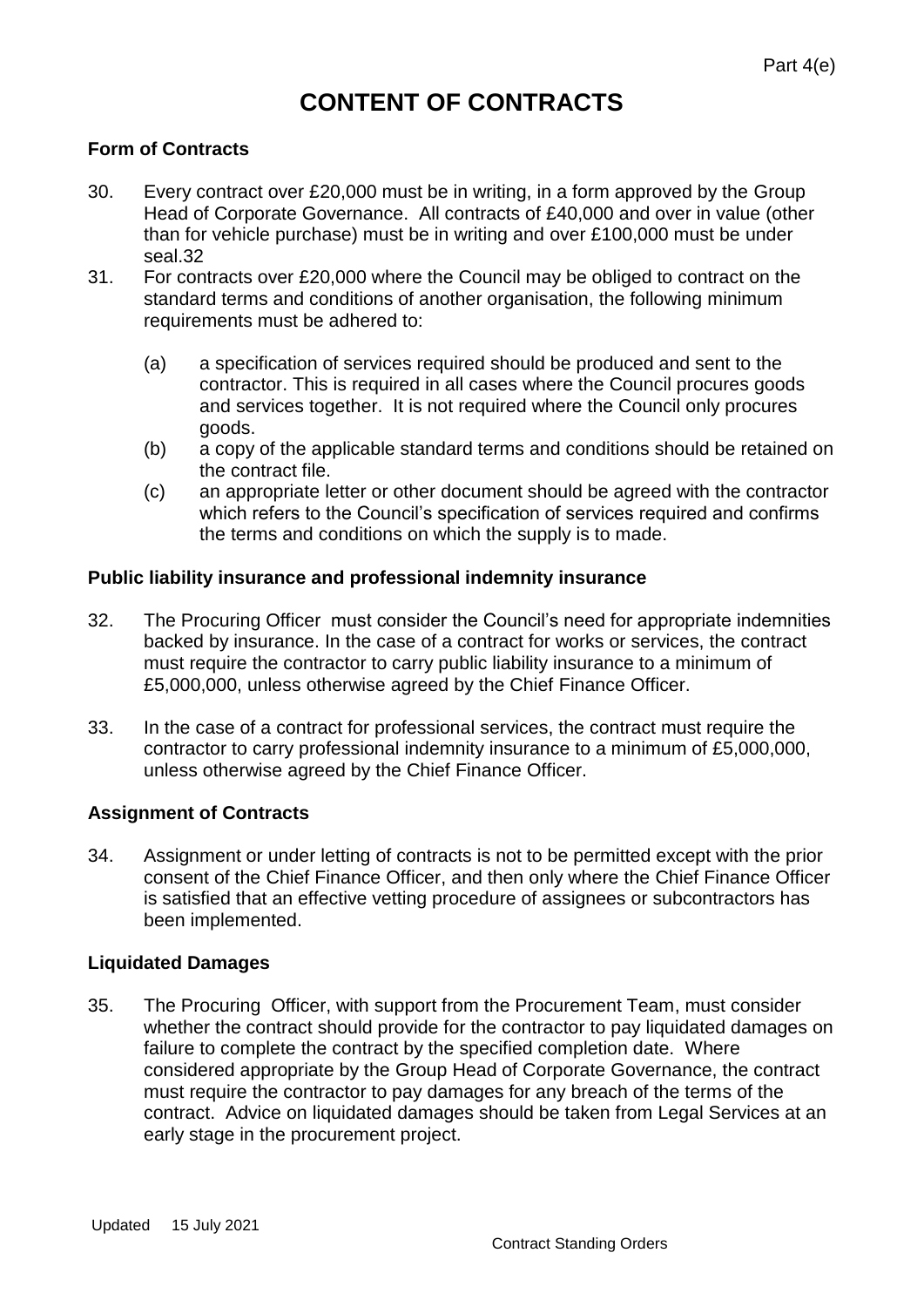# **Corruption, Bankruptcy & Cancellation**

- 36. Every contract must state that the Council may cancel the contract and recover any resulting losses if the contractor, his employees or anyone acting on his behalf, with or without his knowledge, does anything improper to influence the Council or commits an offence under Bribery Act 2010
- 37. Every contract must state that if the Contractor enters into liquidation or administration, the Council is entitled to cancel the contract and recover any resulting losses.

# **Performance Bonds**

38. Where a contract is estimated to be £100,001 or over, the Chief Finance Officer must consider before the procurement whether the Council should require security for its performance. It must be certified on the contract file that no such security is considered necessary or specify in the conditions of tender the nature and amount of security to be given. In the latter event the Chief Finance Officer must ensure the required bond or other security for the due performance of the contract is given at the time the contract is let.

# **Nominating Subcontractors and Suppliers**

- 39. Where it is decided to be in the Council's interest, that a sub contractor or supplier should be nominated to a main contractor, at least three tenders for the nomination must be invited in accordance with one of the methods described in Table 1 above.
- 40. The invitation to tender as sub contractors or suppliers must require an undertaking from any tenderer to enter into a contract with the main contractor, including an obligation to indemnify the main contractor in respect of matters included in the sub contract.

# **Consultants**

41. Any consultant employed by the Council to let or manage contracts must comply with these Standing Orders. The contract with any consultant must provide that all records maintained by the consultant in relation to a contract must be made available to the Council on request and handed over to the Council on completion of the procurement.

# **MANAGING THE CONTRACT**

## **Contract Management**

42. Unless prior written approval is given by the Chief Finance Officer to the Procuring Officer and recorded on the contract file, all contracts in excess of £40,000 should nominate a Contract Manager (and include provision for those details to be updated). Where reasonably practicable, the Contract Manager should be part of the procurement project team, and a member of Spelthorne Borough Council staff.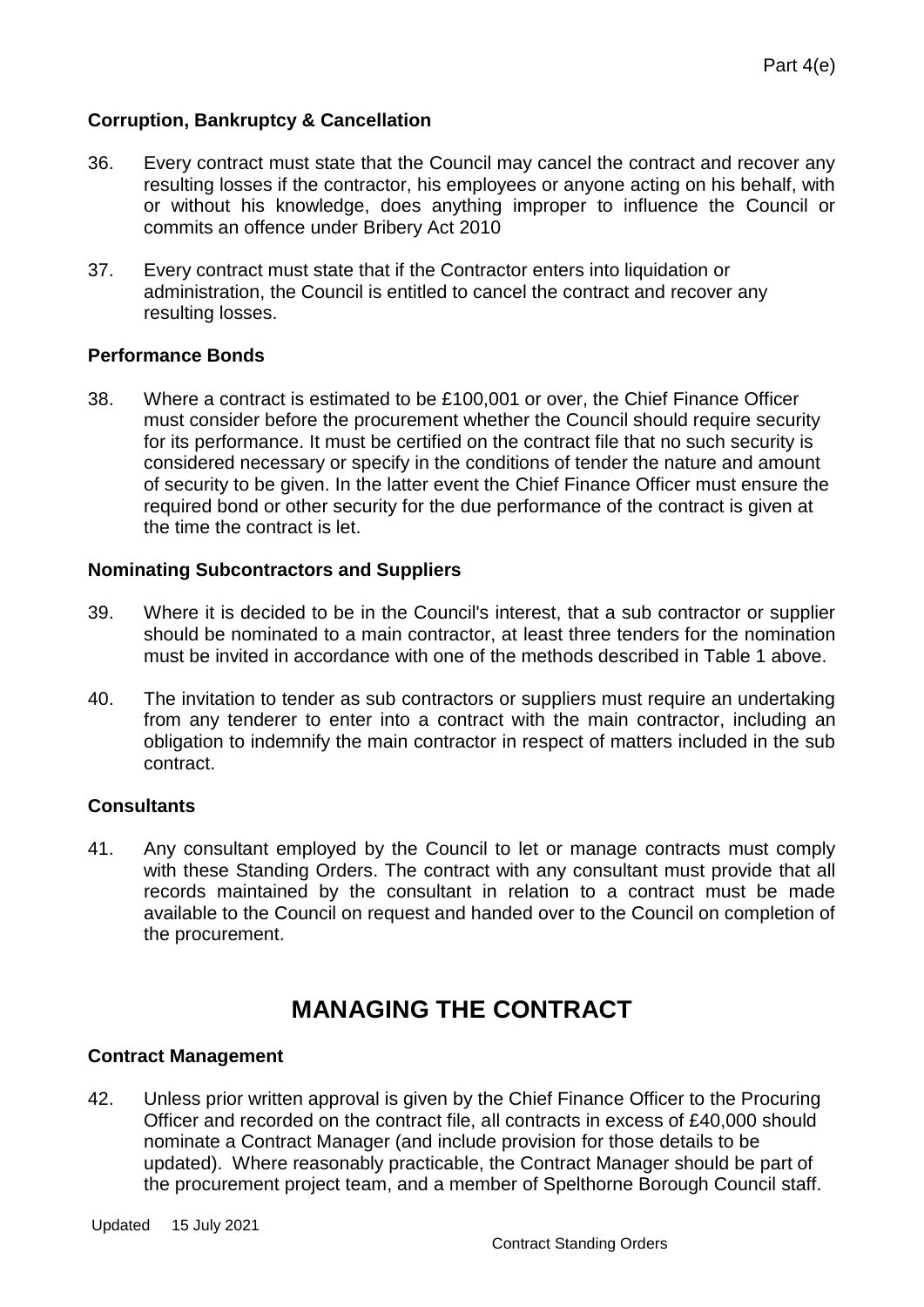The Procuring Officer must notify the name of the Contract Manager to the contractor prior to letting of the contract.

- 43. The role of the Contract Manager will be to manage the contract throughout its duration, as well as enforce duties owed to the Council under contract and to be responsible on behalf of the Council for those duties owed to the contractor.
- 44. The responsibilities of the Contract Manager will include:
	- (a) monitoring the performance of the contractor against the agreed level of service;
	- (b) monitoring the continuing level of operational and financial risk to which the Council is exposed and to institute controls as appropriate;
	- (c) ensuring the contractor's due diligence with all appropriate quality, environmental, health and safety obligations;
	- (d) facilitating the resolution of issues between the contractor and users of the service;
	- (e) ensuring prompt payment of invoices and compliance with all financial regulations and Contract Standing Orders during the lifetime of the contract;
	- (f) providing assurance that the contractor has a long-term, sustainable supply chain, and that there is no evidence of modern slavery;
	- (g) ensuring that appropriate arrangements are made for the termination or reletting of the contract at the appropriate time.

# **Variations**

45. Where the Contract Manager considers, and the relevant Deputy Chief Executive agrees, that an existing contract needs to be varied (i.e. practical changes are required which do not alter the essential nature of the original contract, as opposed to additional works or supplies not originally envisaged) The Deputy Chief Executive may approve these subject to the proposed variation being contained within the total budget approved for the contract. The reasons for and details of any such variation must be recorded on the contract file. On contracts over £100,000 in value, where the approved budget would be exceeded because of the variation, approval must be obtained from the appropriate Service Committee or Council (according to financial regulations) for any such variation.

## **Registration of Contracts**

- 46. The Chief Finance Officer will ensure that a register of all contracts of £5,000 and over, placed by the Council is kept. The register must state the name of the contractor, the name of the Council's Contract Manager, the scope of the work to be done or goods to be supplied, the duration and value of the contract. Any Procuring Officer letting a contract must ensure details are supplied to the Chief Finance Officer for entry in the register.
- 47. The Chief Finance Officer will also ensure that a register of all contracts for building, construction or engineering work and associated Consultants which provide for payment by instalments is kept. This register must show the state of account of each contract between the Council and contractor, together with any other payments and related professional fees. The Procuring Officer letting such a